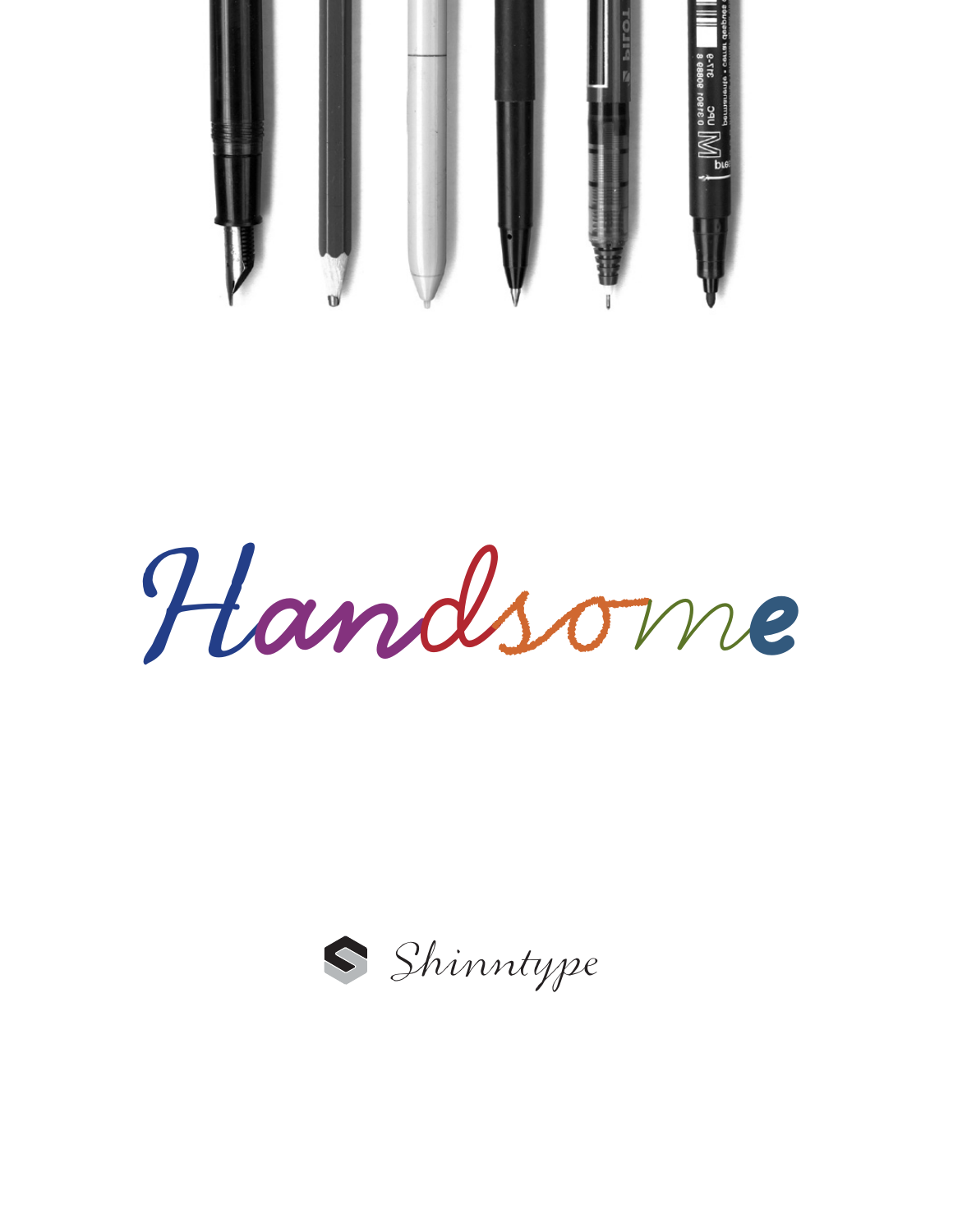**Handsome Pro** 

thin ABCdefghi 01234 regular ABCdefghi 01234 bold **ABCdefghi 01234** extra bold **ABCdefghi 01234**

classic ABCdefghi 01234 nib ABCdefghi 01234 rough ABCdefghi 01234

Handsome was one of the first digital script fonts, fully cursive, inspired by the ability of a stylus and tablet, with the appropriate software (Fontographer), to enable one to 'write' a vectored path, and then apply various treatments to it—both weight and texture.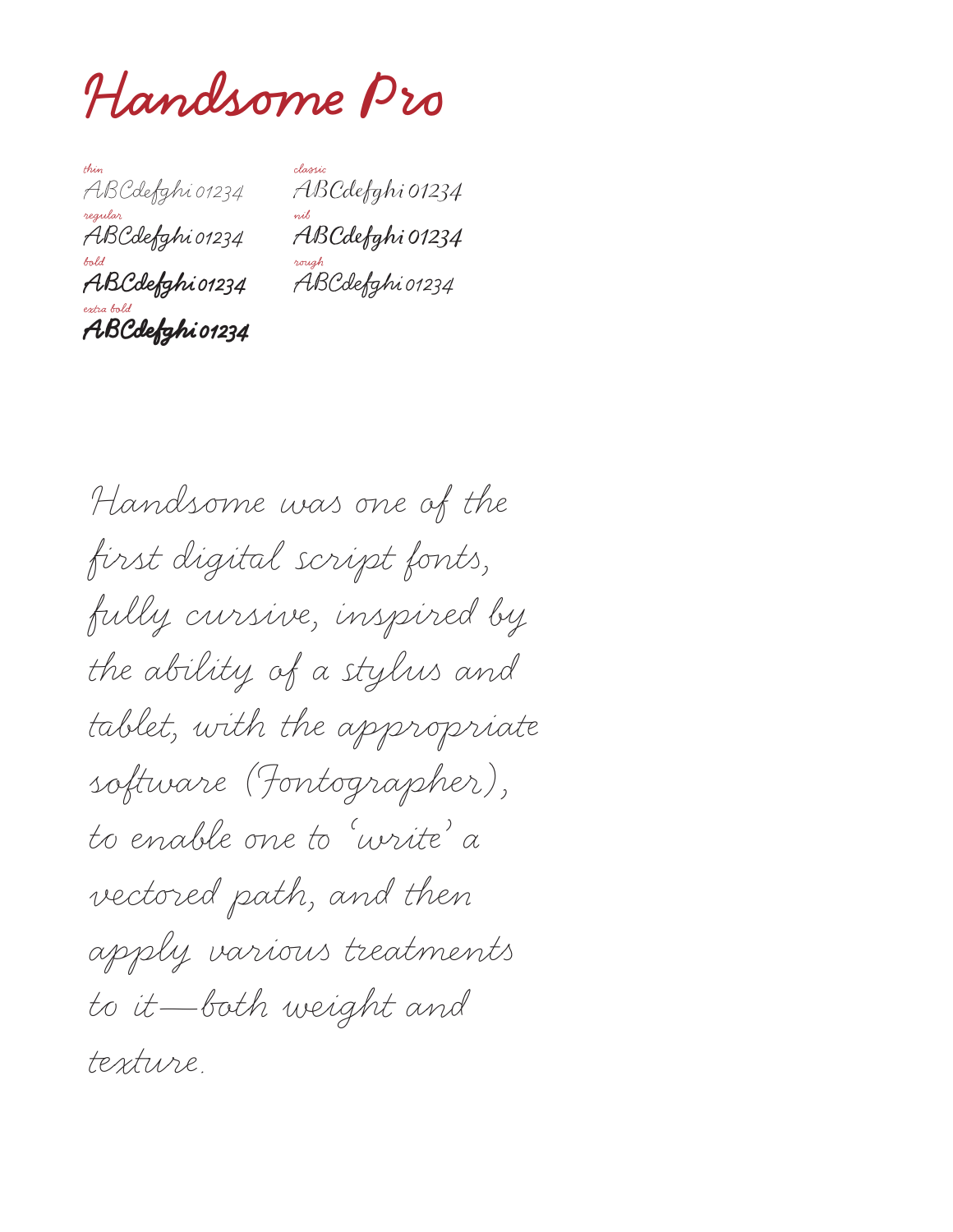**Open Type** 

The Handsome Pro fonts have only one Open Type feature, but it is a significant one a large selection of contextual alternates. For each Handsome Pro lower case character, there are a variety of alternate glyphs. Which glyph will be set is determined by:

## **• whether the character is at the beginning, interior, or end of a word**

By removing the redundant litter of 'entry' strokes at the beginning of words, and 'exit' strokes at the end, the set script assumes a more natural appearance, with greater legibility in longer settings due to the cleanliness of word-spaces. With this neatness, the setting is also more economical in character-count, in keeping with Handsome's efficiency as a script with a relatively large x-height.

**• whether a 'top' or 'middle' join is required between characters** 

This differentiation follows the practice of writing, providing a more subtle mimicry of written flow than a standard script font. In typography, the variety of letterforms improves legibility by lessening the matrix of repetitive angled upstroke joins from which the reader is required to extricate letterforms; not an easy task, as these upstrokes also appear within letters, most obviously m, n, and u. In Handsome Pro, when such characters are preceded by A, J, b, f, o, t, v, or w, the connection is horizontal, greatly improving recognition.

### **• whether the character is doubled**

Alternate forms increase the natural appearance of scripts by lessening the mechanical repetition of identical glyphs. This is most obvious when a character is doubled, so for this circumstance Handsome Pro features alternate forms of the lower case, and figures.

scissors.

Plain: all the 's's are identical, with entry and exit strokes.

scissors.

**Open Type:** each '�' is different, and the '�' and 'r' are top-connected.

**First Prize!**

**Plain:** unnecessary and rigid, entry and exit strokes appear at the beginning and end of the lower-case lettering.

**First Prize!**

**Open Type:** alternates create a smooth, natural appearance.

The mounting toll.

**Plain:** repetitive intrusion of joining strokes.

The mounting toll.

**Open Type:** alternates—closer to 'reality'.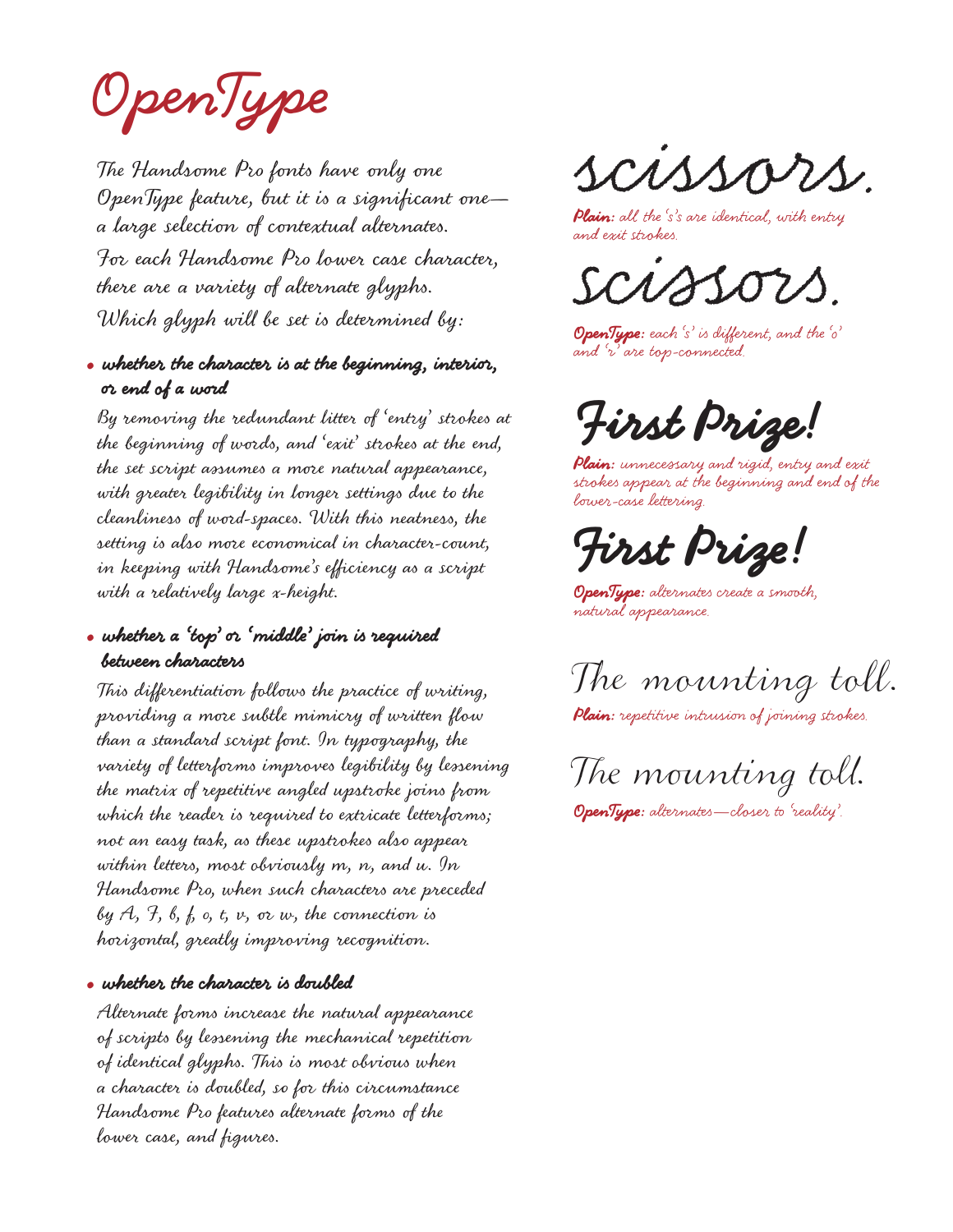

The formal qualities of a type

The formal qualities of a typeface ener-

The formal qualities of a typeface energize, facilitate and inform the typographic layout. Skilled typographers will

The formal qualities of a typeface energize, facilitate and inform the typographic layout. Skilled typographers will leverage the attributes of carefully selected fonts

 $14/15$ The formal qualities of a typeface energize, facilitate and inform the typographic layout. Skilled typographers will leverage the attributes of carefully

The formal qualities of a typeface energize, facilitate and inform the typographic layout. Skilled typographers will leverage the attributes of carefully selected fonts to enhance the personality of the page, thereby standing out from the crowd. The formal qualities of a typeface energize, facilitate

 $12/15$ The formal qualities of a typeface energize, facilitate and inform the typographic layout. Skilled typographers will leverage the attributes of

The formal qualities of a typeface energize, facilitate and inform the typographic layout. Skilled typographers will leverage the attributes of judiciously chosen fonts to maximize the personality of the page, thereby standing out from the crowd. The formal qualities of a typeface ener $10/11$ 

The formal qualities of a typeface energize, facilitate and inform the typographic layout. Skilled typographers will leverage the attributes of judiciously chosen fonts to maximize

\*\*\*\*\*<br>The formal qualities of a typeface energize, facilitate<br>and inform the typographic layout. Skilled typog-<br>raphers will leverage the attributes of judiciously<br>chosen fonts to maximize the personality of the page,<br>qual

abcdefghijklmnopqrstuvwxyz #0123456789 0123456789 ABCDEFGHIJKLMNOPQRSTUVWXYZ AFFeGeJeKe SeYeTh aabb bbccdd ddee eeff f g ghhh i i i j j k k klll mmm nnn o oo o oo p pp p p 99 rrrrssssstttumurvwwwxxxyyy33333 be ce de fe fifl ge je ke le ne oe on on or or ou ou pe se ve we wi xe ye  $^a$ áàâãã $\aa$ æçéèêë $\hat{\iota}\hat{\iota}\hat{\iota}\hat{\iota}\hat{\iota}$ r  $^o$ óòô $\tilde{o}$ õo $\phi$ æß $\hat{\iota}\hat{\iota}\hat{\iota}\hat{\iota}\hat{\iota}\hat{\iota}\hat{\iota}$ ÁÀÂÃĂĂÆÇÉÊÊÊÎĴĴĴÑŐÒÔÕŎØŒÚÙÛÜ  $\int_{0}^{x} f(x) dx \leq \int_{0}^{x} f(x) dx$   $\int_{0}^{x} f(x) dx$   $\int_{0}^{x} f(x) dx$   $\int_{0}^{x} f(x) dx$   $\int_{0}^{x} f(x) dx$   $\int_{0}^{x} f(x) dx$   $\int_{0}^{x} f(x) dx$   $\int_{0}^{x} f(x) dx$   $\int_{0}^{x} f(x) dx$   $\int_{0}^{x} f(x) dx$   $\int_{0}^{x} f(x) dx$   $\int_{0}^{x} f(x) dx$   $\int_{0}^{x} f(x) dx$   $\int_{0}^{x} f(x$  $(\frac{1}{2}ELEFf\phi)_{i\delta}\left\{ =+ -\pm + <\!> - \Lambda \sim \%~\%o\,^{\prime\,\prime\,\prime}\circ\right\}^{TM}$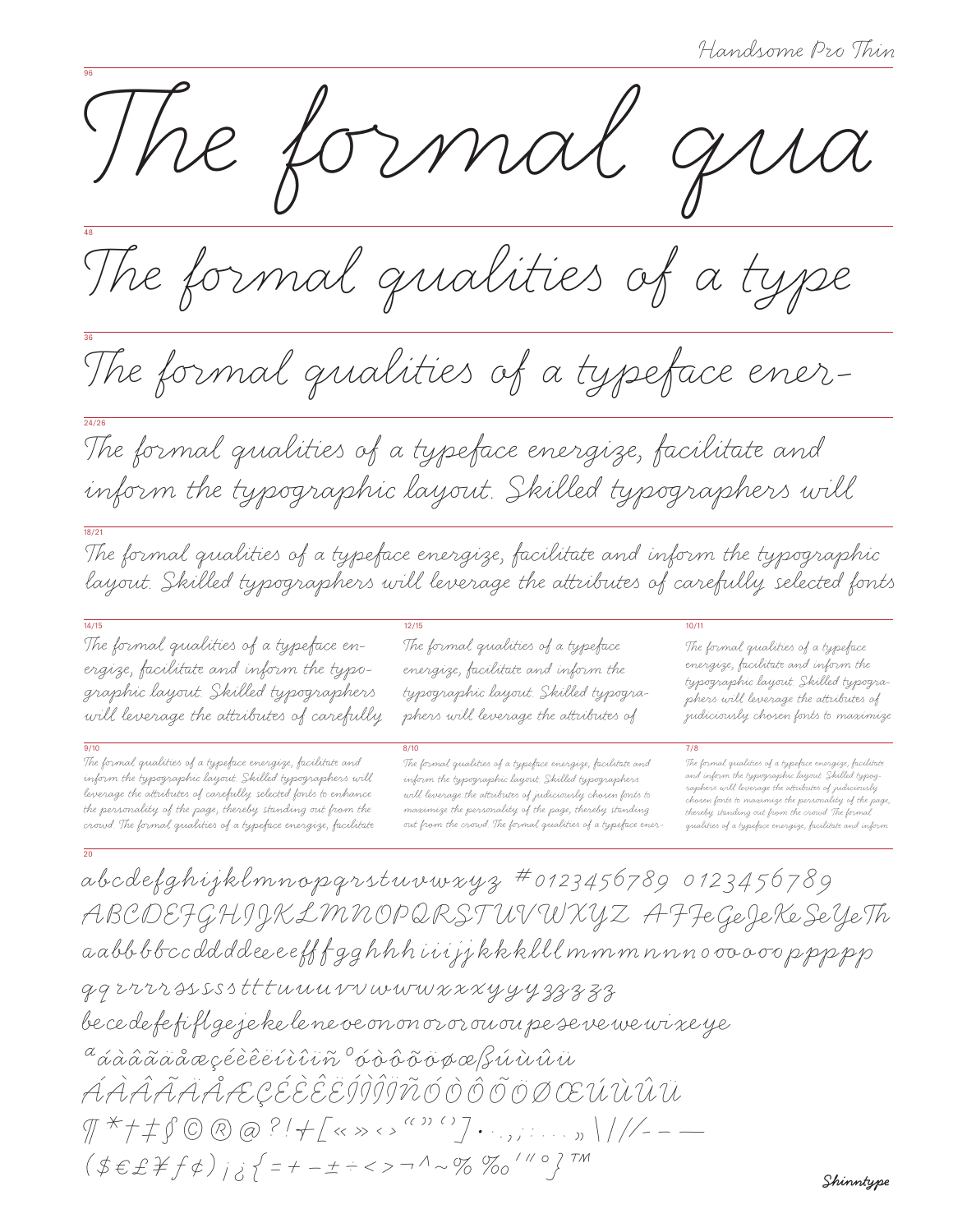96 The formal qua

48 The formal qualities of a type

 $\tilde{a}$  The formal qualities of a typeface ener-

The formal qualities of a typeface energize, facilitate and inform the typographic layout. Skilled typographers will

The formal qualities of a typeface energize, facilitate and inform the typographic layout. Skilled typographers will leverage the attributes of carefully selected fonts

The formal qualities of a typeface energize, facilitate and inform the typographic layout. Skilled typographers will leverage the attributes of carefully

24/26

18/21

20

The formal qualities of a typeface energize, facilitate and inform the typographic layout. Skilled typographers will leverage the attributes of carefully selected fonts to enhance the personality of the page, thereby standing out from the crowd. The formal qualities of a typeface energize, facilitate and

The formal qualities of a typeface energize, facilitate and inform the typographic layout. Skilled typographers will leverage the attributes of judi-

The formal qualities of a typeface energize, facilitate and inform the typographic layout. Skilled typographers will leverage the attributes of judiciously chosen fonts to maximize the personality of the page, thereby standing out from the crowd. The formal qualities of a typeface energize,

#### 14/15 12/15 10/11

The formal qualities of a typeface energize, facilitate and inform the typographic layout. Skilled typographers will leverage the attributes of judiciously chosen fonts to maximize

#### $9/10$  8/10  $7/8$

The formal qualities of a typeface energize, facilitate and inform the typographic layout. Skilled typographers will leverage the attributes of judiciously chosen fonts to maximize the personality of the page, thereby standing out from the crowd. The formal qualities of a typeface energize, facilitate and inform

 $abc\,de{\ell}$ ghijklmnopqrstuvwxy $_3$  #0123456789 0123456789 ABCDEFGHIJKLMNOPQRST UVWXYZ AFFeGeJeSeYeTh  $a$ a b $b$   $b$ b $c$ cdd dd eeff  $f$   $g$   $g$ h hhii i i j j k k k l l l m m m n n n o oo o o o p pp p ggrrrrssssstttunuvvwwwxxxyyy3333 fifloe on onororououse  $a$ áàâãäåæçéèêë $i$ ìî $i$ ñ $^o$ óòôõ $\ddot{o}$ õek $\mu$ úù $\dot{u}$ ÁÀÂÃÃĂÆÇÉÈËÍÌÎĴÏÑÓÒÔÕÖØŒÚÙÛÜ ¶\*†‡§©®@?!&[«» ‹›""'']•·.,;:…"\ | / ⁄-–—  $(\$E\#f \phi)_{\vec{i} \; \vec{\delta}} \{=\,+\,+\,\div\, \langle >\, -\, 1 \sim \% \,\%_0 \, ' \, '' \circ \}^{\tau \mathcal{M}}$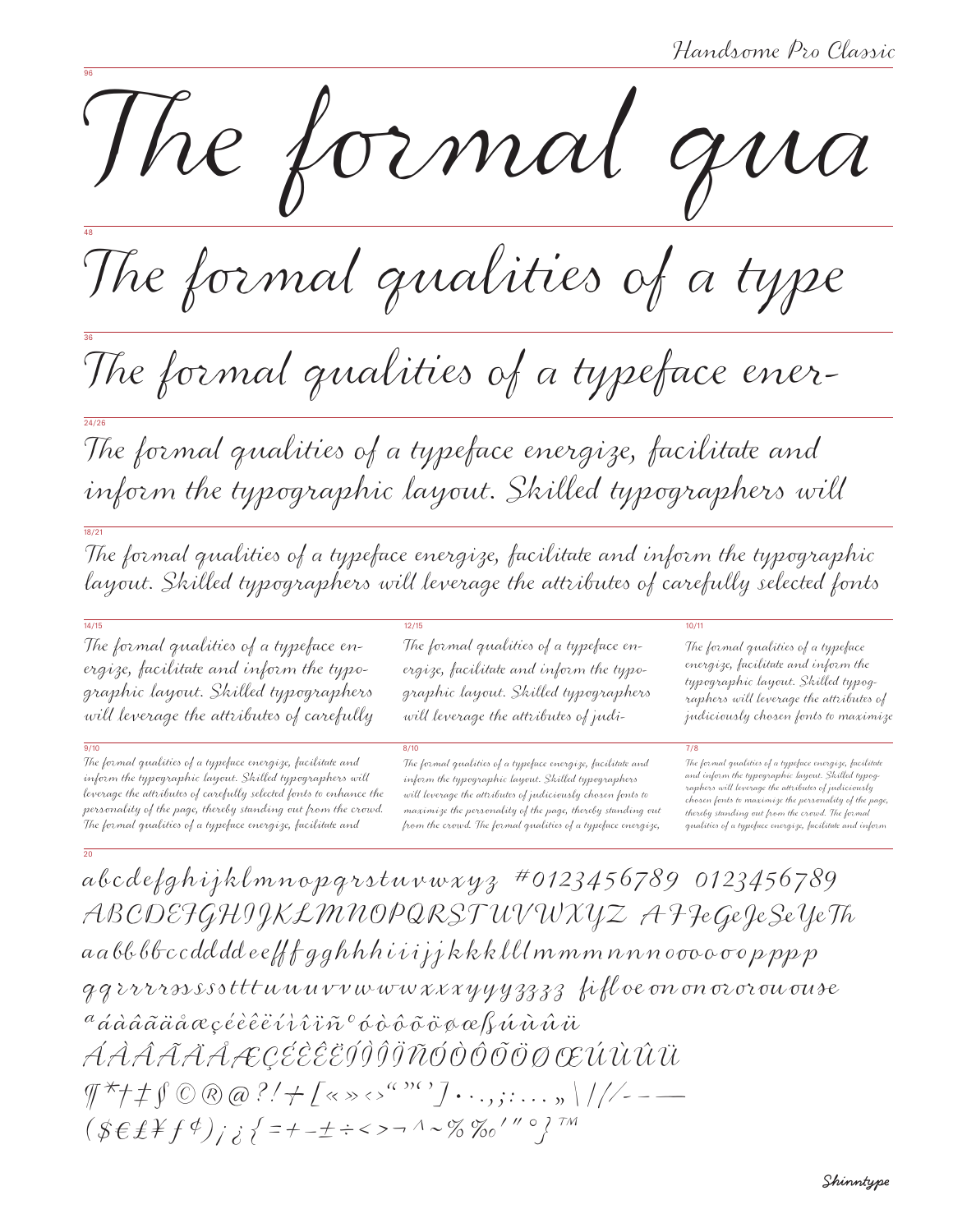96 The formal qua

48 The formal qualities of a type

The formal qualities of a typeface ener-

The formal qualities of a typeface energize, facilitate and inform the typographic layout. Skilled typographers will

The formal qualities of a typeface energize, facilitate and inform the typographic layout. Skilled typographers will leverage the attributes of carefully selected fonts

The formal qualities of a typeface energize, facilitate and inform the typographic layout. Skilled typographers will leverage the attributes of carefully

36

24/26

18/21

20

The formal qualities of a typeface energize, facilitate and inform the typographic layout. Skilled typographers will leverage the attributes of carefully selected fonts to enhance the personality of the page, thereby standing out from the crowd. The formal qualities of a typeface energize, facilitate The formal qualities of a typeface energize, facilitate and inform the typographic layout. Skilled typographers will leverage the attributes of

The formal qualities of a typeface energize, facilitate and inform the typographic layout. Skilled typographers will leverage the attributes of judiciously chosen fonts to maximize the personality of the page, thereby standing out from the crowd. The formal qualities of a typeface energize,

14/15 12/15 10/11

The formal qualities of a typeface energize, facilitate and inform the typographic layout. Skilled typographers will leverage the attributes of judiciously chosen fonts to maximize

The formal qualities of a typeface energize, facilitate and inform the typographic layout. Skilled typographers will leverage the attributes of judiciously chosen fonts to maximize the personality of the page, thereby standing out from the crowd. The formal qualities of a typeface energize, facilitate and inform the typo-

abcdefghijklmnopqrstuvwxyz #0123456789 0123456789 ABCDEFGHIJKLMNOPQRSTUVWXYZ AFFeGeJeSeYeTh aa bb b $\bm{b}$ ccdd dd ee ff  $\bm{f}$ g g hhh i i i j j k k k l l l mmm nnn ooo o o o p pp p  $qq$   $\nu\nu\nu$  assist the  $u$   $u$   $u$   $v$   $w$   $w$   $x$   $x$   $y$   $y$   $y$   $z$   $z$   $z$   $\beta$   $\beta$   $\beta$   $\epsilon$  on on or or ou ou se  $a$ áàâãäåæçéèêëíìî $i$ ñ $^o$ óòôõõøøæßú $\dot{n}$ ŵûü ÁÀÂÃÃÅÆÇÉÊÊËÍÌÎÏÑÓÒÔÕÕØŒÚÙÛÜ  $\mathcal{F}$ \*/ $\uparrow$  $\mathcal{S} \oslash \oslash \oslash ?$ / $\downarrow$   $\left[ \times \times \right.^{a \times c}$ ] $\cdot \cdot \cdot$ ,;: $\cdot \cdot \cdot \cdot$   $\rangle$  ///--- $(\frac{\mathcal{E}}{\mathcal{E}} \frac{\mathcal{E}}{\mathcal{E}} \frac{\mathcal{E}}{\mathcal{E}} f^{\phi})_{j \; \dot{\phi}} \left\{ \frac{1}{1} + \frac{1}{1} + \frac{1}{1} + \frac{1}{1} + \frac{1}{1} + \frac{1}{1} + \frac{1}{1} + \frac{1}{1} + \frac{1}{1} + \frac{1}{1} + \frac{1}{1} + \frac{1}{1} + \frac{1}{1} + \frac{1}{1} + \frac{1}{1} + \frac{1}{1} + \frac{1}{1} + \frac{1}{1} + \frac{1}{1} + \frac{1}{1} +$ 

 $9/10$  8/10  $7/8$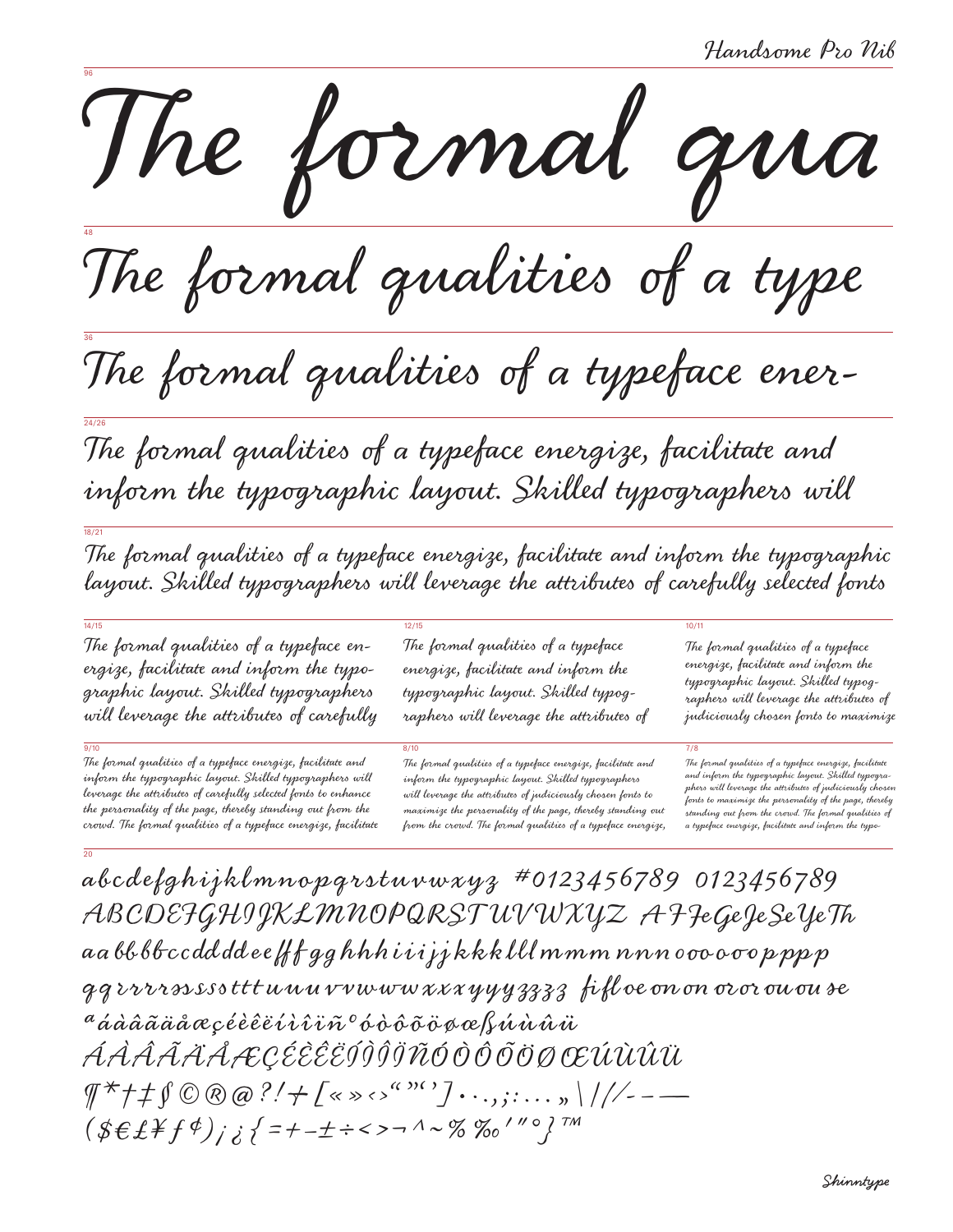96 The formal qua

48 The formal qualities of a type

36 The formal qualities of a typeface energy

The formal qualities of a typeface energize, facilitate and inform the typographic layout. Skilled typographers will the

The formal qualities of a typeface energize, facilitate and inform the typographic layout. Skilled typographers will leverage the attributes of carefully selected fonts

14/15 12/15 10/11 The formal qualities of a typeface energize, facilitate and inform the typographic layout. Skilled typographers will leverage the attributes of carefully

24/26

18/21

20

 $9/10$  8/10  $7/8$ The formal qualities of a typeface energize, facilitate and inform the typographic layout. Skilled typographers will leverage the attributes of carefully selected fonts to enhance the personality of the page, thereby standing out from the crowd. The formal qualities of a typeface energize, facilitate

The formal qualities of a typeface energize, facilitate and inform the typographic layout. Skilled typographers will leverage the attributes of

The formal qualities of a typeface energize, facilitate and inform the typographic layout. Skilled typographers will leverage the attributes of judiciously chosen fonts to maximize the personality of the page, thereby standing out from the crowd. The formal qualities of a typeface energize,

The formal qualities of a typeface energize, facilitate and inform the typographic layout. Skilled typographers will leverage the attributes of judiciously chosen fonts to maximize

The formal qualities of a typeface energize, facilitate and inform the typographic layout. Skilled typographers will leverage the attributes of judiciously chosen fonts to maximize the personality of the page, thereby standing out from the crowd. The formal qualities of a typeface energize, facilitate and inform the typo-

 $abcd$ efghijklmnopqrstuvwxyz #0123456789 0123456789 ABCDEFGHIJKLMNOPQRSTUV WXYZ AF JeGeJe SeYeTh aa bb bb cc dd dd ee fff g ghhh iii jjkkk lll mmmnnn ooo oo pppp  $qq$   $\nu\nu\nu$  assssttt unnuv w w w w w x x y y y  $3333$  fifle on on or or on ou se  $^a$ áàâãäåæçéèêëvíîïñ $^o$ óòôõöøæßúùûü ÁÀÂÃÄÅÆÇÉÈÊËÍÌÎÏÑÓÒÔÕÖØŒÚÙÛÜ  $\int_0^{\infty}$   $\int_0^{\infty}$   $\int_0^{\infty}$   $\int_0^{\infty}$   $\int_0^{\infty}$   $\int_0^{\infty}$   $\int_0^{\infty}$   $\int_0^{\infty}$   $\int_0^{\infty}$   $\int_0^{\infty}$   $\int_0^{\infty}$   $\int_0^{\infty}$   $\int_0^{\infty}$   $\int_0^{\infty}$   $\int_0^{\infty}$   $\int_0^{\infty}$   $\int_0^{\infty}$   $\int_0^{\infty}$   $\int_0$  $(\text{\$E2$#f$\phi$})_{j{\text{\&}}}$ { = + - ± ÷ < > ¬ ^ ~ %  $\%$   $\%$   $^{\prime\prime\,\circ}$  }  $^{\tau\text{\tiny{M}}}$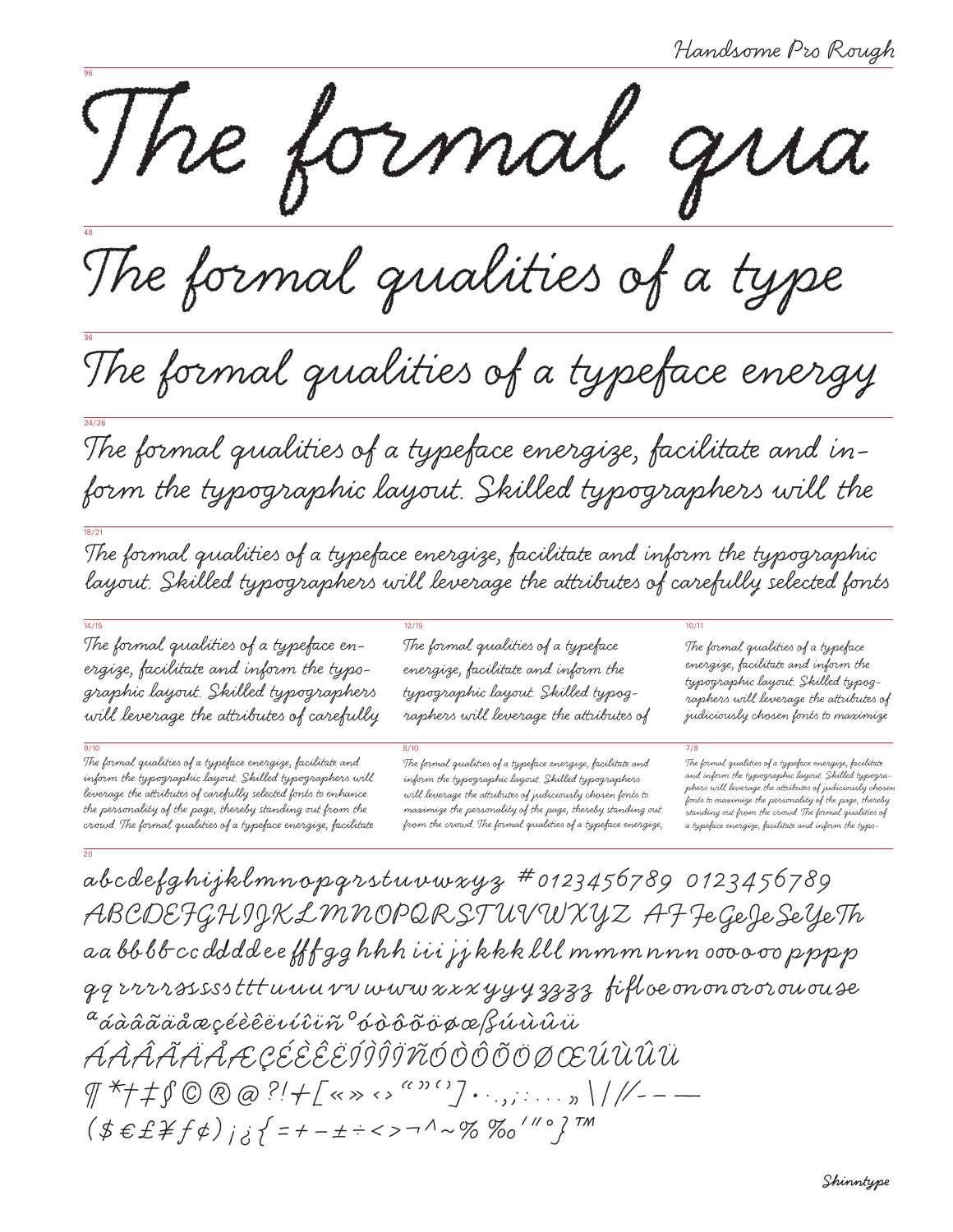96 The formal qua

48 The formal qualities of a type

36 The formal qualities of a typeface energy

The formal qualities of a typeface energize, facilitate and inform the typographic layout. Skilled typographers will the

The formal qualities of a typeface energize, facilitate and inform the typographic layout. Skilled typographers will leverage the attributes of carefully selected fonts

14/15 12/15 10/11 The formal qualities of a typeface energize, facilitate and inform the typographic layout. Skilled typographers will leverage the attributes of carefully

24/26

18/21

20

 $9/10$  8/10  $7/8$ The formal qualities of a typeface energize, facilitate and inform the typographic layout. Skilled typographers will leverage the attributes of carefully selected fonts to enhance the personality of the page, thereby standing out from the crowd. The formal qualities of a typeface energize, facilitate

The formal qualities of a typeface energize, facilitate and inform the typographic layout. Skilled typographers will leverage the attributes of

The formal qualities of a typeface energize, facilitate and inform the typographic layout. Skilled typographers will leverage the attributes of judiciously chosen fonts to maximize the personality of the page, thereby standing out from the crowd. The formal qualities of a typeface energize,

The formal qualities of a typeface energize, facilitate and inform the typographic layout. Skilled typographers will leverage the attributes of judiciously chosen fonts to maximize

The formal qualities of a typeface energize, facilitate and inform the typographic layout. Skilled typographers will leverage the attributes of judiciously chosen fonts to maximize the personality of the page, thereby standing out from the crowd. The formal qualities of a typeface energize, facilitate and inform the typo-

 $abcd$ efghijklmnopqrstuvwxyz #0123456789 0123456789 ABCDEFGHIJKLMNOPQRSTUV WXYZ AFFeGeJe SeYeTh aa bb b $b\bar{c}c$ dddd ee ff $\bar{f} g g$  hhh iii jj kkk lll mmm nnn oooooo pppp  $\varphi$ q rrrsssssttt unu vv www xxxyyy3333 fifloe on on oror ou ouse  $^a$ áàâãäåæçéèêëíìîïñ $^o$ óòôõõøæßúùû $\hat{u}$ ÁÀÂÃÄÅÆÇÉÈÊËÍÌÎÏÑÓÒÔÕÖØŒÚÙÛÜ ¶\*†‡§©®@?!&[«» ‹›""'']•·.,;:…"\|/⁄-–—  $(\text{\$E2$#f$\phi$})_{j{\text{\&}}}$ { = + - ± ÷ < > ¬ ^ ~ %  $\%$   $\%$   $\mathrm{^{\prime}}$   $\mathrm{^{\prime}}$   $\mathrm{^{\prime}}$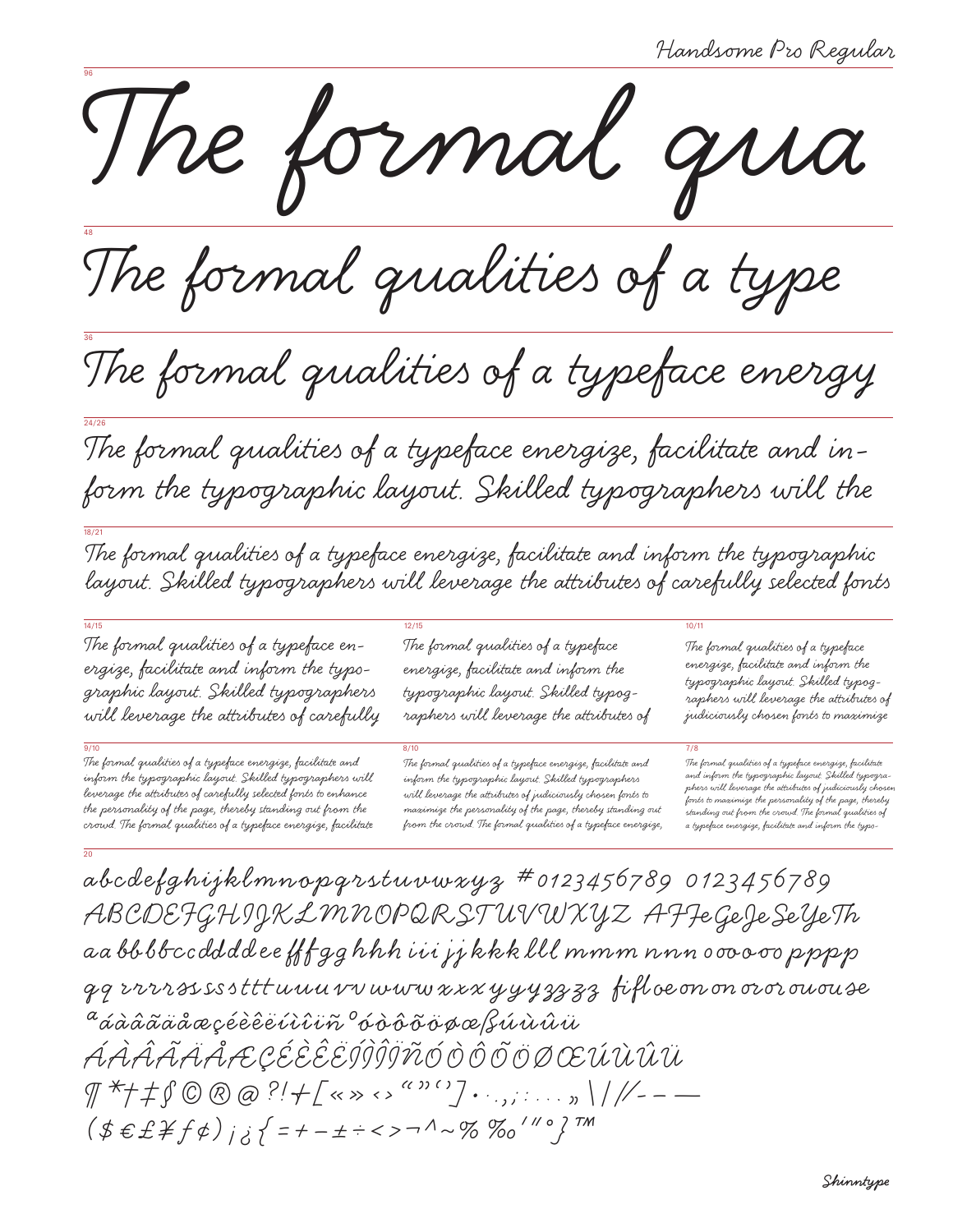The formal qua

The formal qualities of a type

The formal qualities of a typeface ener-

The formal qualities of a typeface energize, facilitate and inform the typographic layout. Skilled typographers will

The formal qualities of a typeface energize, facilitate and inform the typographic layout. Skilled typographers will leverage the attributes of carefully selected

The formal qualities of a typeface energize, facilitate and inform the typographic layout. Skilled typographers will leverage the attributes of carefully

The formal qualities of a typeface energize, facilitate and inform the typographic layout. Skilled typographers will leverage the attributes of carefully selected fonts to enhance the personality of the page, thereby standing out from the crowd. The formal qualities of a typeface energize, facilitate The formal qualities of a typeface energize, facilitate and inform the typographic layout. Skilled typographers will leverage the attributes of

The formal qualities of a typeface energize, facilitate and inform the typographic layout. Skilled typographers will leverage the attributes of judiciously chosen fonts to maximize the personality of the page, thereby standing out from the crowd. The formal qualities of a typeface

The formal qualities of a typeface energize, facilitate and inform the typographic layout. Skilled typographers will leverage the attributes of judiciously chosen fonts to maximize

<sup>11</sup>0<br>The formal qualities of a typeface energize, facilitate<br>and inform the typographic layout. Skilled typog-<br>raphers will leverage the attributes of judiciously<br>chosen fonts to maximize the personality of the page,<br>ther

abcdefghijklmnopqrstuvwxyz #0123456789 0123456789 ABCDEFGHIJKLMNOPQRSTUVWXYZ AFFeGeJeSeYeTh aabbbbccddddeefffgghhhiiijjkkklllmmmnnn oooooopppp qrrrrssssstttumu vvwwwxxxyyy3333 fifloe on onor or ou ouse  $^a$ áàâãäåæçéèêëíìî $i$ ñ $^o$ óòôõöøæßúùû $\hat{u}$ ÁÁÄÄÄÄÆÇÉËËËÍÍĨĨŘÓÒÔÕÖØŒÚÙÛÜ  $\int \frac{1}{2} f(x) \otimes \int \frac{1}{2} f(x) \otimes \int \frac{1}{2} f(x) \otimes \int \frac{1}{2} f(x) \otimes \int \frac{1}{2} f(x) \otimes \int \frac{1}{2} f(x) \otimes \int \frac{1}{2} f(x) \otimes \int \frac{1}{2} f(x) \otimes \int \frac{1}{2} f(x) \otimes \int \frac{1}{2} f(x) \otimes \int \frac{1}{2} f(x) \otimes \int \frac{1}{2} f(x) \otimes \int \frac{1}{2} f(x) \otimes \int \frac{1}{2} f(x) \otimes \int \frac{1}{2} f$  $(\text{\$E2$#f$\phi$})_{j{\text{\o}}\text{\$}} = + -\pm \div \text{\&} > -^{\Lambda} \text{\sim} \text{\%} \text{\%}^{\prime \text{\#}} \text{\degree} \text{\%}^{\text{\#}}$